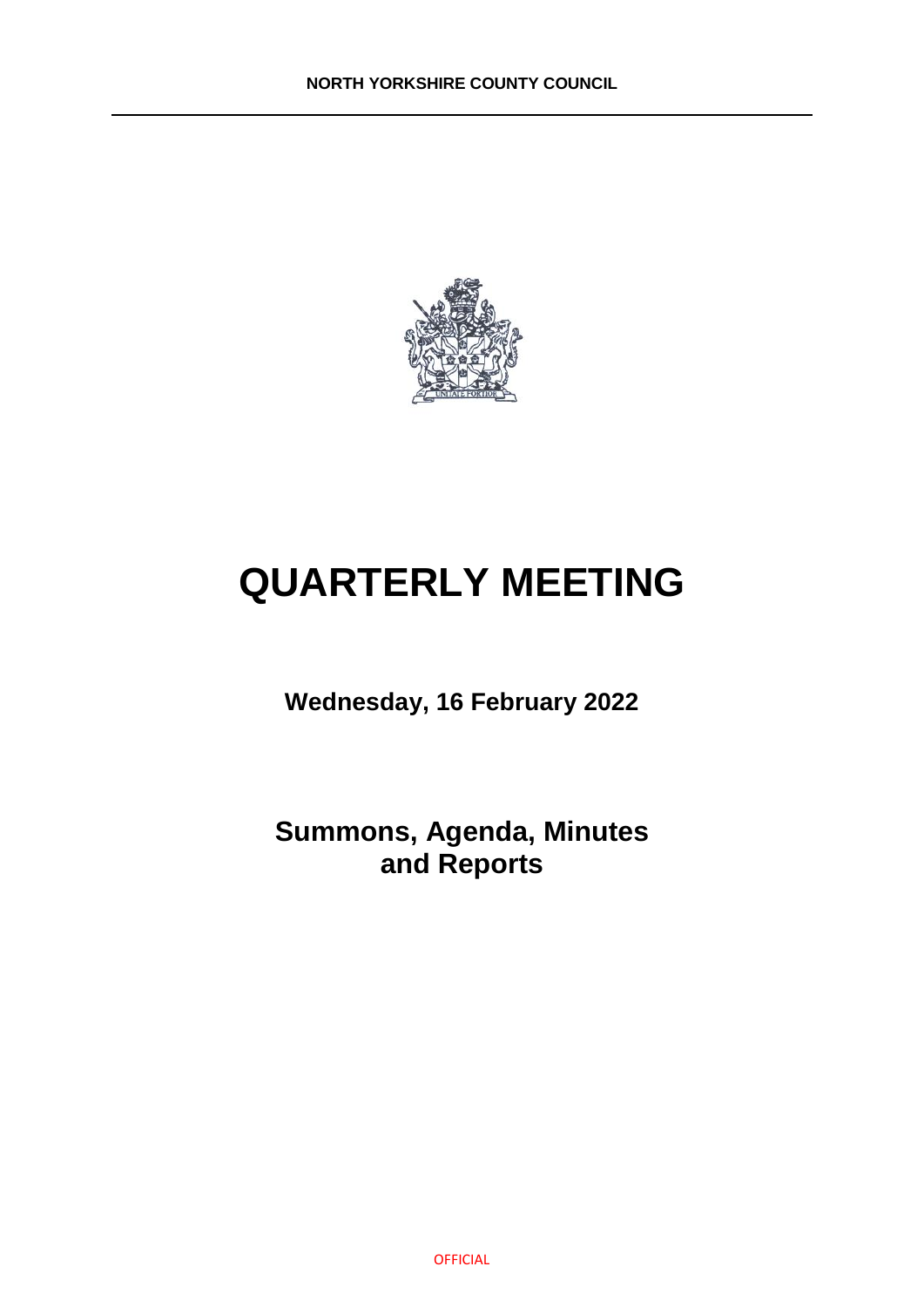

# **NORTH YORKSHIRE COUNTY COUNCIL**

You are summoned to attend the Meeting of the County Council. This meeting is being held at The Forum, Bullamoor Road, Northallerton, DL6 1LP on **Wednesday, 16 February 2022 at 10.30 am**, at which the following business will be transacted.

This meeting will be a live broadcast to the Council's YouTube site. The meeting will be available to view once the meeting commences, via the following link [www.northyorks.gov.uk/livemeetings](http://www.northyorks.gov.uk/livemeetings) 

The meeting of the County Council at 10.30am on 16 February 2022 is being held as an inperson meeting and in public. In view of the covid-19 infection rates in the county, social distancing, hand cleansing and the use of face masks will be observed. This is in line with local Health and Safety and Public Health advice in respect of the Council's duty of care as an employer and to people attending its meetings.

Upon arrival, report to the main reception in the Forum. Please take a seat in the main hall as soon as possible and avoid congregating in communal areas. It is advised that face masks be worn when moving around the communal spaces and not seated in the main hall. Please do not attend if on the day you have Covid-19 symptoms or have had a recent positive Lateral Flow Test.

# **BUSINESS**

## **1. Minutes of the Committee meeting held on 17 November 2021**

**(Pages 7 - 12)**

- **2. Apologies for absence**
- **3. Declarations of Interest**

## **4. Chairman's Announcements**

Any correspondence, communication or other business brought forward by the direction of the Chairman of the Council.

### **5. Statement by the Leader of the Council**

**(Pages 13 - 14)**

#### **6. Public Questions or Statements**

Members of the public may ask questions or make statements at this meeting if they have given notice and provided the text to Barry Khan, Assistant Chief Executive (Legal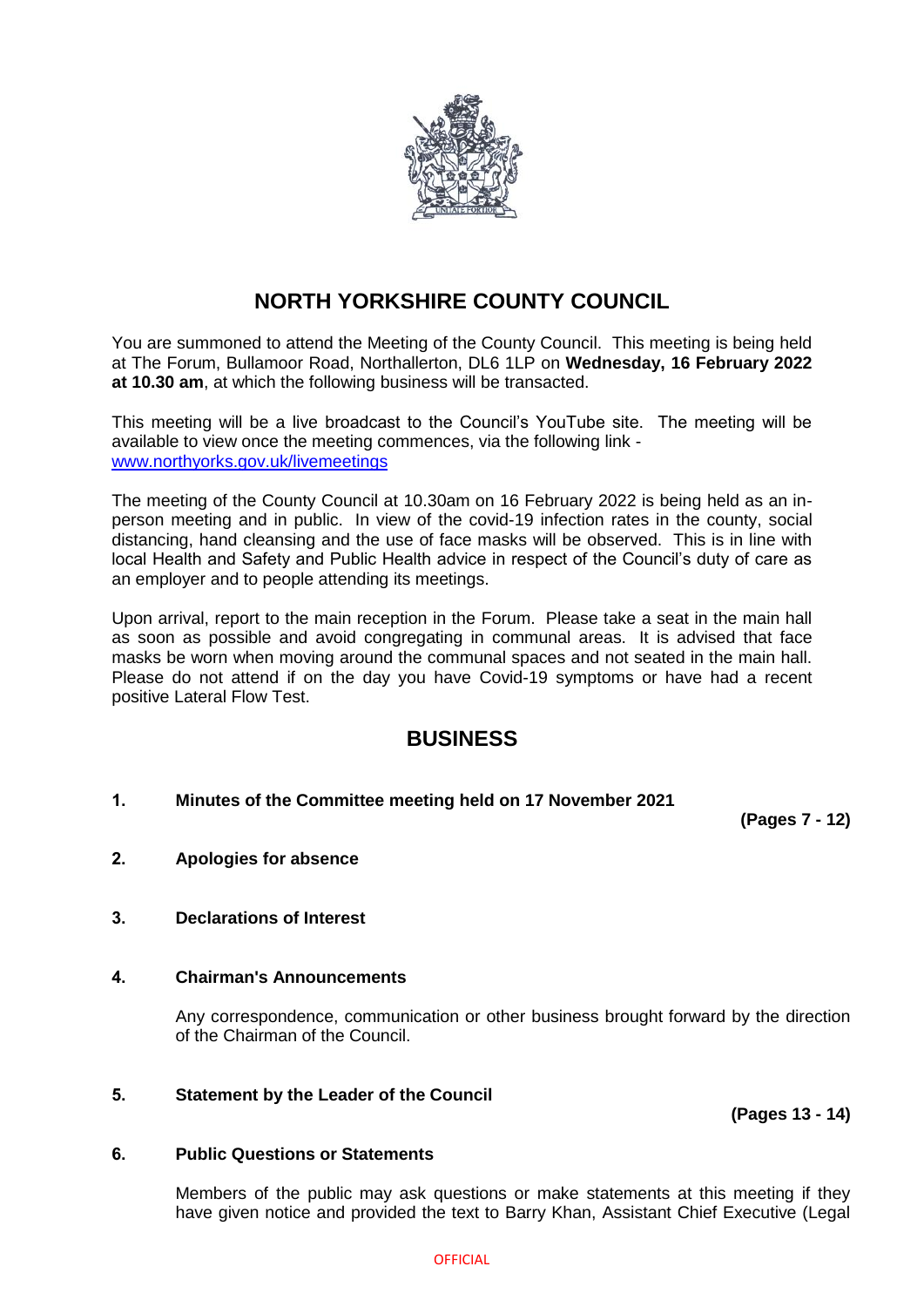and Democratic Services) – email: **barry.khan@northyorks.gov.uk** or in writing to Barry Khan, Assistant Chief Executive (Legal and Democratic Services), County Hall, Northallerton DL7 8AD by midday on Friday, 11 February 2022. Each speaker should limit themselves to 3 minutes on any item.

If you are exercising your right to speak at this meeting, but do not wish to be recorded, please inform the Chairman who will instruct anyone who may be taking a recording to cease while you speak.

**7. To consider the report and recommendations of the Executive and make decisions on them**

**(Pages 15 - 24)**

**7(a) Revenue Budget 2022/23 and the Medium Term Financial Strategy Report**

**(Pages 25 - 254)**

**This report has been updated in light of discussions following the Executive. The revisions are detailed in the Executive report.**

**7(b) Council Plan 2022/2023**

**(Pages 255 - 304)**

- **7(c) School Admission Arrangements for the School Year 2023/2024**
- **7(d) Arrangements for appointment of the External Auditor from 2023/24**
- **7(e) Proposed addition of E-Petitions Function to the Council's existing paper-based Petitions Scheme**
- **7(f) Proposed amendments to the Council's Constitution**
- **7(g) Consideration of proposed amendments to the Council's Members' Code of Conduct**

**(Pages 305 - 362)**

**This report has been updated in light of discussions following the Executive. The revisions are detailed in the Executive report.**

- **7(h) Appointments to Committees and Outside Bodies**
- **8. Formal Meetings of the Authority's Committees (Pages 363 - 368) 9. Adoption of Minerals and Waste Joint Plan**

**(Pages 369 - 374)**

**10. Statements of Executive Members, in the order set out below, followed by the Statements of the Chairmen of the Overview and Scrutiny Committees**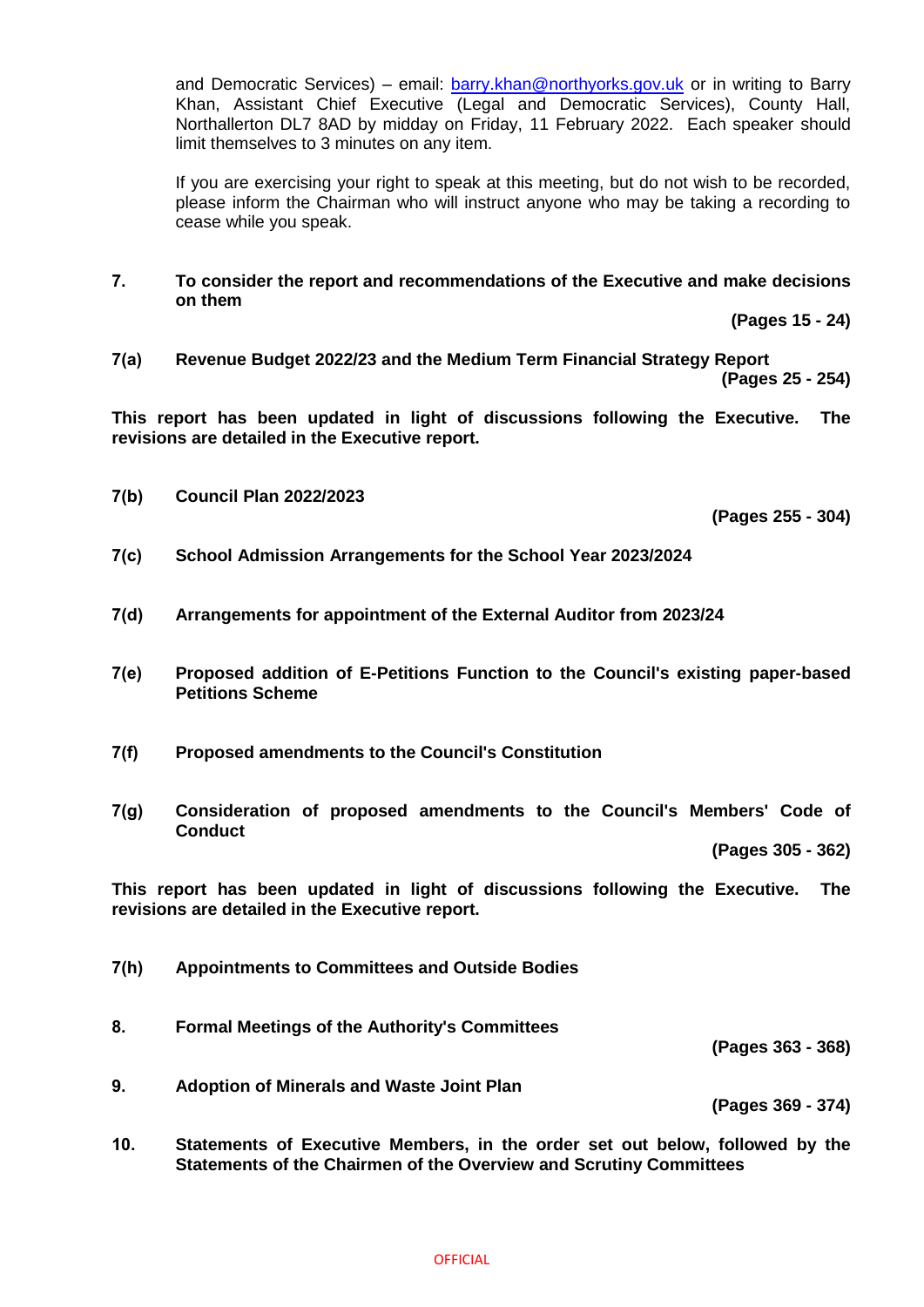**Executive Members:**

| 10(a) | <b>Executive Member for Public Health, Prevention and Supported Housing - County</b> |
|-------|--------------------------------------------------------------------------------------|
|       | <b>Councillor Andrew Lee</b>                                                         |

**(Pages 375 - 378)**

**10(b) Executive Member for Open to Business - County Councillor Derek Bastiman (Pages 379 - 382)**

**10(c) Executive Member for Climate Change and Customer Engagement - County Councillor Greg White**

**(Pages 383 - 388)**

**10(d) Executive Member for Finance and Assets and Special Projects - County Councillor Gareth Dadd**

**(Pages 389 - 390)**

**10(e) Executive Member for Children's Services - County Councillor Janet Sanderson (Pages 391 - 392)**

**10(f) Executive Member for Education and Skills - County Councillor Patrick Mulligan (Pages 393 - 396)**

**10(g) Executive Member for Access - County Councillor Don Mackenzie (Pages 397 - 398)**

**10(h) Executive Member for Stronger Communities - County Councillor David Chance (Pages 399 - 404)**

**10(i) Executive Member for Health and Adult Social Care and Health Integration - County Councillor Michael Harrison**

**(Pages 405 - 406)**

**Overview and Scrutiny Committee Chairmen:**

- **10(j) Scrutiny Board (Chairman: County Councillor Stanley Lumley) (Pages 407 - 408)**
- **10(k) Scrutiny of Health (Chairman: County Councillor John Ennis) (Pages 409 - 412)**

**10(l) Young People Overview and Scrutiny Committee (Chairman: County Councillor Janet Jefferson)**

**(Pages 413 - 414)**

**10(m) Care and Independence Overview and Scrutiny Committee (Chairman: County Councillor Karin Sedgwick)**

**(Pages 415 - 416)**

**10(n) Corporate and Partnerships Overview and Scrutiny Committee (Chairman: Andy Paraskos)**

**(Pages 417 - 418)**

**10(o) Transport, Economy and Environment Overview and Scrutiny Committee (Chairman: County Councillor Stanley Lumley)**

**(Pages 419 - 420)**